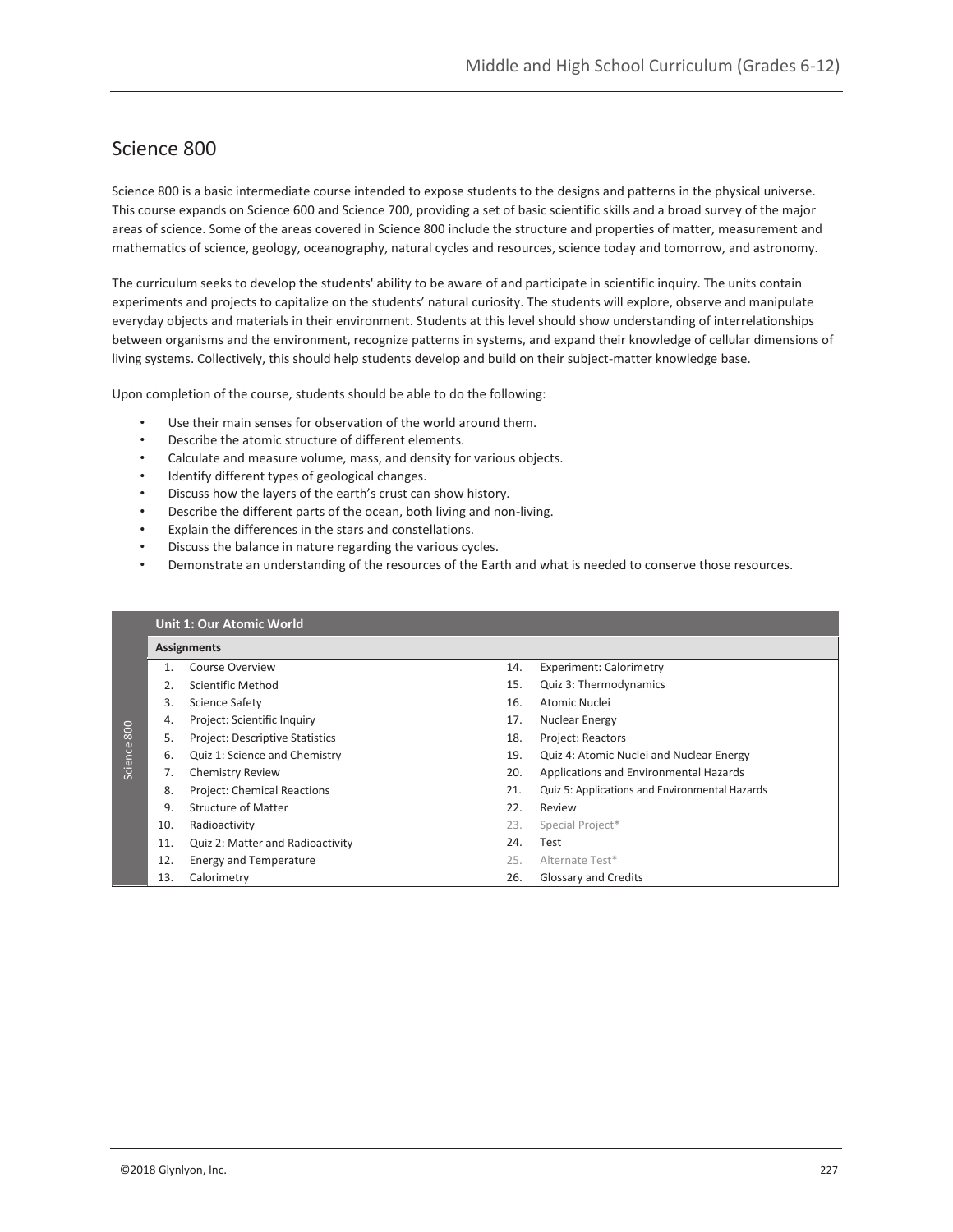|     |     | <b>Unit 2: Perceiving Things</b>   |     |                                                 |
|-----|-----|------------------------------------|-----|-------------------------------------------------|
|     |     | <b>Assignments</b>                 |     |                                                 |
|     | 1.  | Measurement: The Metric System     | 14. | Experiment: Mass of Gas                         |
|     | 2.  | Measurement: Size and Distance     | 15. | <b>Measurement: Mass</b>                        |
|     | 3.  | Measurement: Area                  | 16. | Quiz 4: Mass                                    |
| ౚఀఄ | 4.  | Quiz 1: Measurement                | 17. | Density                                         |
|     | 5.  | Graphs: Uses, Bar, and Line        | 18. | <b>Buoyancy and Specific Gravity</b>            |
|     | 6.  | Graphs: Pictographs and Pie Charts | 19. | Quiz 5: Density, Buoyancy, and Specific Gravity |
|     |     |                                    | 20. | <b>Perceiving Things</b>                        |
|     | 8.  | Quiz 2: Graphing Data              | 21. | Review                                          |
|     | 9.  | Volume                             | 22. | Special Project*                                |
|     | 10. | Experiment: Determining Volume     | 23. | Test                                            |
|     | 11. | Measurement: Volume                | 24. | Alternate Test*                                 |
|     |     | 12. Quiz 3: Volume                 | 25. | Glossary and Credits                            |
|     |     | 13. Mass                           |     |                                                 |
|     |     |                                    |     |                                                 |
|     |     | <b>Unit 3: Physical Geology</b>    |     |                                                 |
|     |     | <b>Assignments</b>                 |     |                                                 |

|          | 1. Earth Structures        | 11. | <b>Earth Movements</b>              |
|----------|----------------------------|-----|-------------------------------------|
|          | 2. Internal Structures     | 12. | <b>Experiment: Specific Gravity</b> |
| 800      | 3. Igneous Structures      | 13. | <b>Experiment: Gravity</b>          |
|          | 4. Project: Volcanoes      | 14. | <b>Plate Tectonics</b>              |
| $\omega$ | 5. Mountains               | 15. | Quiz 3: Earth Movements             |
|          | 6. Quiz 1: Earth Structure | 16. | Review                              |
|          | 7. Earth Changes           | 17. | Special Project*                    |
|          | 8. Erosion and Sediment    | 18. | Test                                |
|          | 9. Oceans                  | 19. | Alternate Test*                     |
|          | 10. Quiz 2: Earth Changes  | 20. | <b>Glossary and Credits</b>         |

|             | <b>Unit 4: Historical Geology</b>                   |     |                             |  |
|-------------|-----------------------------------------------------|-----|-----------------------------|--|
|             | <b>Assignments</b>                                  |     |                             |  |
| 800         | An Observational Science                            | 9.  | Geography and Time (Part 2) |  |
|             | Sedimentary Rock                                    | 10. | Project: Relative Dating    |  |
| Scie<br>nce | 3. Fossils                                          | 11. | Quiz 2: Measuring Time      |  |
|             | Fossil Formation: Location and Local Deposits<br>4. | 12. | Review                      |  |
|             | 5. Crustal Changes                                  | 13. | Special Project*            |  |
|             | 6. Quiz 1: An Observational Science                 | 14. | Test                        |  |
|             | Determining the Earth's Age                         | 15. | Alternate Test*             |  |
|             | Geography and Time (Part 1)<br>8.                   | 16. | <b>Glossary and Credits</b> |  |

## **Unit 5: Oceanography**

|     | <b>Assignments</b>                       |     |                                      |
|-----|------------------------------------------|-----|--------------------------------------|
|     | History of Oceanography                  | 10. | Chemistry of the Ocean               |
| 800 | Techniques for Investigation             | 11. | Physical Properties of the Ocean     |
|     | Submersible and Satellite Research<br>3. | 12. | Project: Marine Report               |
|     | Project: The Moon and Tides<br>4.        | 13. | Quiz 3: Fishing and Ocean Properties |
|     |                                          | 14. | Review                               |
|     | Geology of the Ocean<br>6.               | 15. | <b>Special Project</b>               |
|     | Turbidity, Sedimentation, and Currents   | 16. | Test                                 |
|     | Quiz 2: Geology of the Ocean<br>8.       | 17. | Alternate Test                       |
|     | 9. Commercial Fishing                    | 18. | Glossary and Credits                 |
|     |                                          |     |                                      |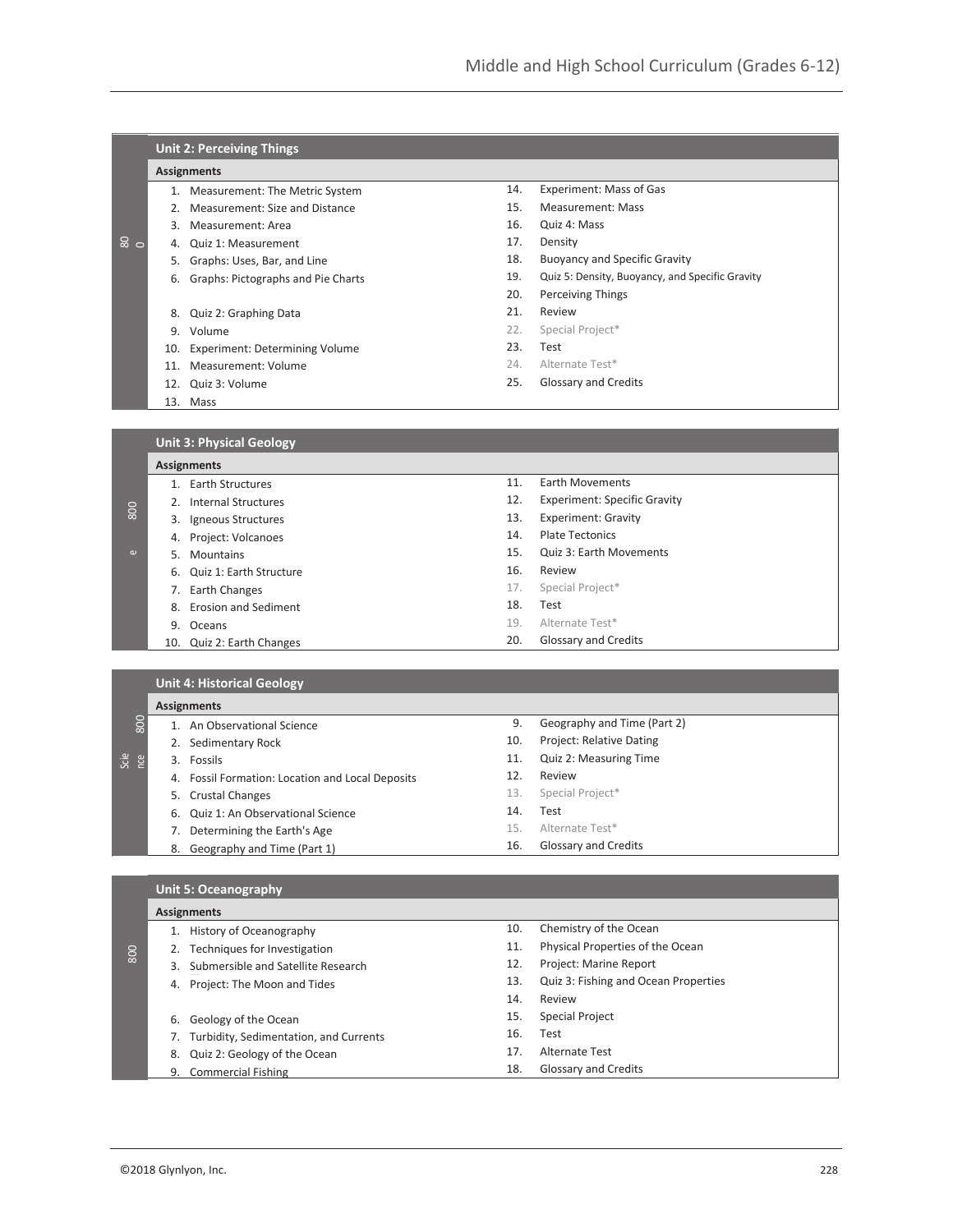|          |                    | <b>Unit 6: Balance in Nature</b>    |     |                                            |  |
|----------|--------------------|-------------------------------------|-----|--------------------------------------------|--|
|          | <b>Assignments</b> |                                     |     |                                            |  |
|          |                    | 1. Photosynthesis and Food          | 15. | <b>DNA</b>                                 |  |
|          |                    | 2. Cellular Respiration             | 16. | Project: Genetics                          |  |
|          | 3.                 | Food                                | 17. | <b>Mutations</b>                           |  |
|          | 4.                 | Quiz 1: Photosynthesis and Food     | 18. | <b>Experiment: Seed or Seedless</b>        |  |
| 800      | 5.                 | Natural Cycles                      | 19. | Experiment: Pea Pod                        |  |
|          | 6.                 | The Water Cycle                     | 20. | <b>Historical Genetics</b>                 |  |
| $\omega$ | 7.                 | <b>Other Natural Cycles</b>         | 21. | <b>Evolutionary Genetics</b>               |  |
|          | 8.                 | Quiz 2: Natural Cycles              | 22. | Quiz 4: DNA, Mutations and the Environment |  |
|          | 9.                 | <b>Balance and Disruption</b>       | 23. | Review                                     |  |
|          | 10.                | Human Disruption                    | 24. | Special Project*                           |  |
|          | 11.                | Resources                           | 25. | Test                                       |  |
|          | 12.                | Humans and Genes                    | 26. | Alternate Test*                            |  |
|          | 13.                | Project: Impact of Humans           | 27. | Glossary and Credits                       |  |
|          | 14.                | Quiz 3: Balance and Disruption      |     |                                            |  |
|          |                    |                                     |     |                                            |  |
|          |                    | <b>Unit 7: Science and Tomorrow</b> |     |                                            |  |
|          |                    | <b>Assignments</b>                  |     |                                            |  |
|          |                    | 1. The Biosphere                    | 11. | Quiz 3: People and Their New Frontiers     |  |

| 800         |    | 2. Agriculture and Waste                     | 12. | Project: Digital Transmissions |
|-------------|----|----------------------------------------------|-----|--------------------------------|
|             |    | 3. Population                                | 13. | <b>Quantum Theory</b>          |
| Scienc<br>e |    | 4. Quiz 1: People and Their Land             | 14. | Quiz 4: Modern Technology      |
|             |    | 5. Energy Sources                            | 15. | Review                         |
|             | 6. | Nuclear Power                                | 16. | Special Project*               |
|             |    | 7. Industry and Transportation               | 17. | Test                           |
|             |    | 8. Quiz 2: People and Their Work Environment | 18. | Alternate Test*                |
|             |    | 9. Outer Space                               | 19. | Glossary and Credits           |
|             |    | 10. Inner Space                              |     |                                |

## **Unit 8: The Solar System**

|                | <b>Assignments</b>                |     |                            |
|----------------|-----------------------------------|-----|----------------------------|
|                | 1. Our Solar System               | 11. | Jupiter and Saturn         |
| $\frac{80}{2}$ | Project: Solar System Model<br>2. | 12. | Uranus, Neptune, and Pluto |
|                | The Sun<br>3.                     | 13. | Project: Planet Comparison |
| Scienc<br>e    | Ability to Orbit<br>4.            | 14. | Quiz 3: The Planets        |
|                | 5. Quiz 1: The Solar System       | 15. | Review                     |
|                | Earth and the Moon<br>6.          | 16. | Special Project*           |
|                | Moon and Lunar Cycles             | 17. | Test                       |
|                | Earth Orbit and Seasons<br>8.     | 18. | Alternate Test*            |
|                | Quiz 2: The Earth<br>9.           | 19. | Glossary and Credits       |
|                | 10. Mercury, Venus, and Mars      |     |                            |